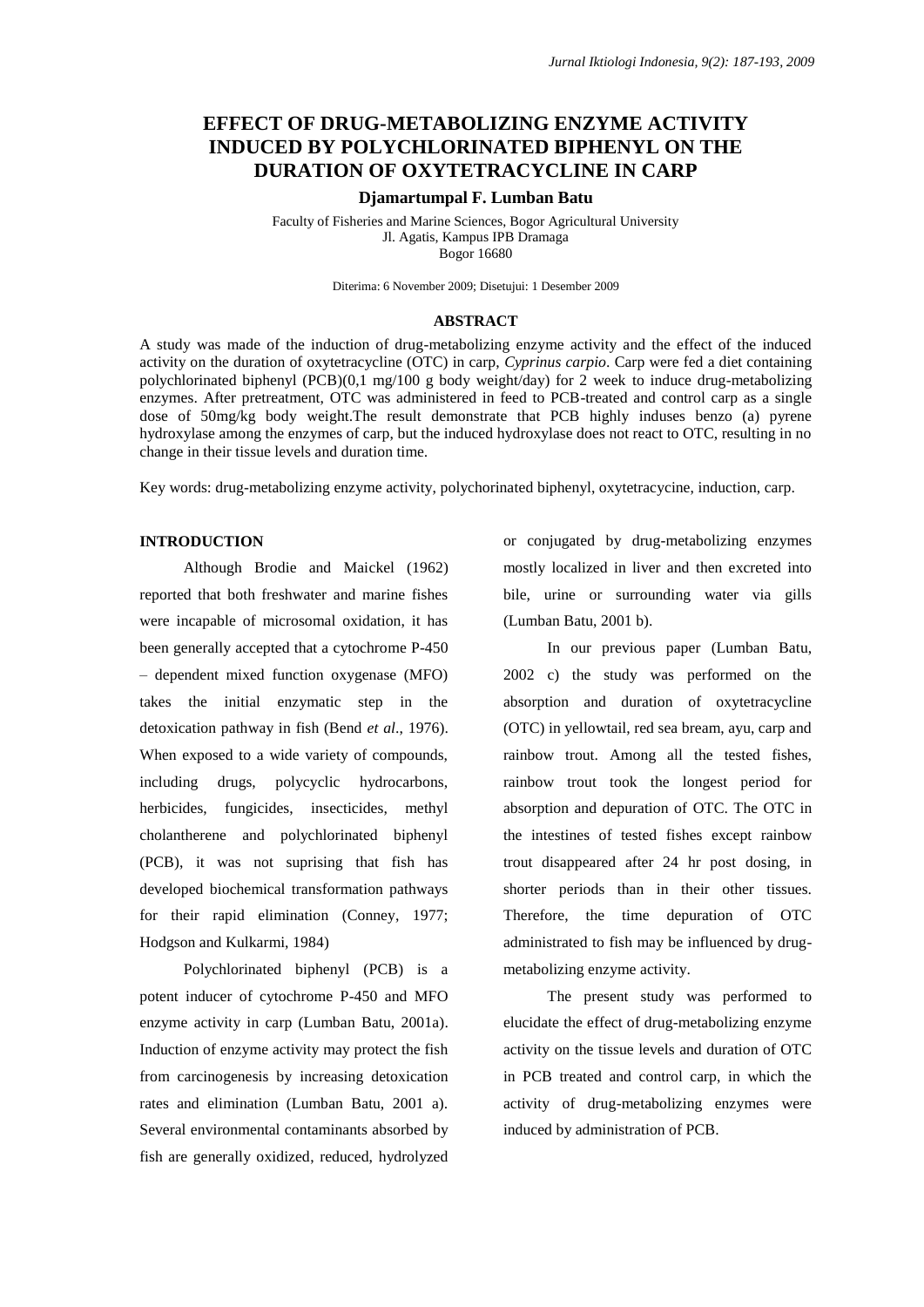**Lumban Batu** - Effect of drug-metabolizing enzyme activity induced by polychlorinated biphenyl on the duration of oxytetracycline in carp

#### **MATERIALS AND METHODS**

### *Special chemicals*

In this experiment radioactive  $[14C]$ benzo (a)pyrene [60 Ci/µmol] and ACS-II aqueous scintillator were purchased from Radiochemical Centre, Amersham, and  $\left[35\right]$  $H_2SO_4$  (carrier free) from Japan Atomic Energy Research Institut, Glucose- 6-phosphate dehydrogenase, glucose-6-phosphate, nicotinamide adenine dinucleotide phosphate, reduced NADP, bovine serum albumin and UDP glucuronic acid were purchased from Sigma Chemical Co. Polychorinated biphenyl were obtained from Tokyo Kasei Kogyo Co., and Oxytetracycline  $[4-$  (dimethyl amino]  $-1,4, 4X$ , 5, 5X, 6,11, 12a – octahydro – 3,5,6,10,12,12ahexahydroxy – 6- methyl –  $1,11$  –dioxo – 2naphthacenecarboxamide, OTC] was offered from Kyowa Hakko Kogyo Co, Ltd. Acetonitrile was HPLC grade and all other chemical were the highest grade commercially available.

### *Fish*

Carp (ca. 82 g each) were purchased from a fishfarm and aclimatized in aquarium at least for one week prior to use for the experiment.

### *Induction of drug-metabolizing enzyme activity by PCB*

Two hundred and forty carps were selected and divided randomly into two groups and placed in the respective 1,000 liters aquarium. In order to determine the effect of drug-metabolizing enzyme activity on the tissue levels and duration of OTC in carp, one group was subjected to the inducation of drugmetabolizing enzyme by oral administration of PCB which is a potent inducer of microsomal mixed function oxygenase (MFO). To prepare

the test diets containing PCB a commercially diet was immersed in the respective acetone solutions and dried by an air blower. The fish of the induction group were fed with PCB diet at a dose 0.1 mg PCB/100 g body weight once a day for 2 weeks. A second group of fish was fed with PCB-free diet as a control.

# *Determination of drug-metabolizing enzyme activity*

After 2 weeks administration, fifthteen fish of both group of PCB treated and control were dissected after exsanguination by decapitation. The liver obtained from fifteen fish of each group were pooled, frozen by immersion in liquid nitrogen and strored at  $80^{\circ}$ C. The pooled livers were homogenized with 0.25 M sucrose 10 mM Tris-HCI buffer (pH 7.5) containing trypsin inhibitor (1 mg/ml), and subjected to cell fractionation, using an ultracentrifuge at  $0^{\circ}$ C. These microsomes and cytosol fraction were subjected to the determination of drug-metabolizing enzyme activities.

The microsomal fraction was subjected to the determination of the cytochrome P-450 content and the activities of aryl hydrocarbon hydroxylase and glucuronic transferase following the methods of Omura and Sato (1964); Cantfort *et al* ., (1977) and Illing and Benford (1976). The cytosol fraction was subjected to the determination of phenol sulfate transferase and glutathione transferase activity toward 1- chloro – 2,4 – dinitrobenzene – glutathione transferase following the methods of Kobayashi *et al.,*  (1987) and Habig *et al.,* (1974). The protein content of each fraction was also determined by the method of Lowry *et al.,* (1951) using bovine albumin as a standard.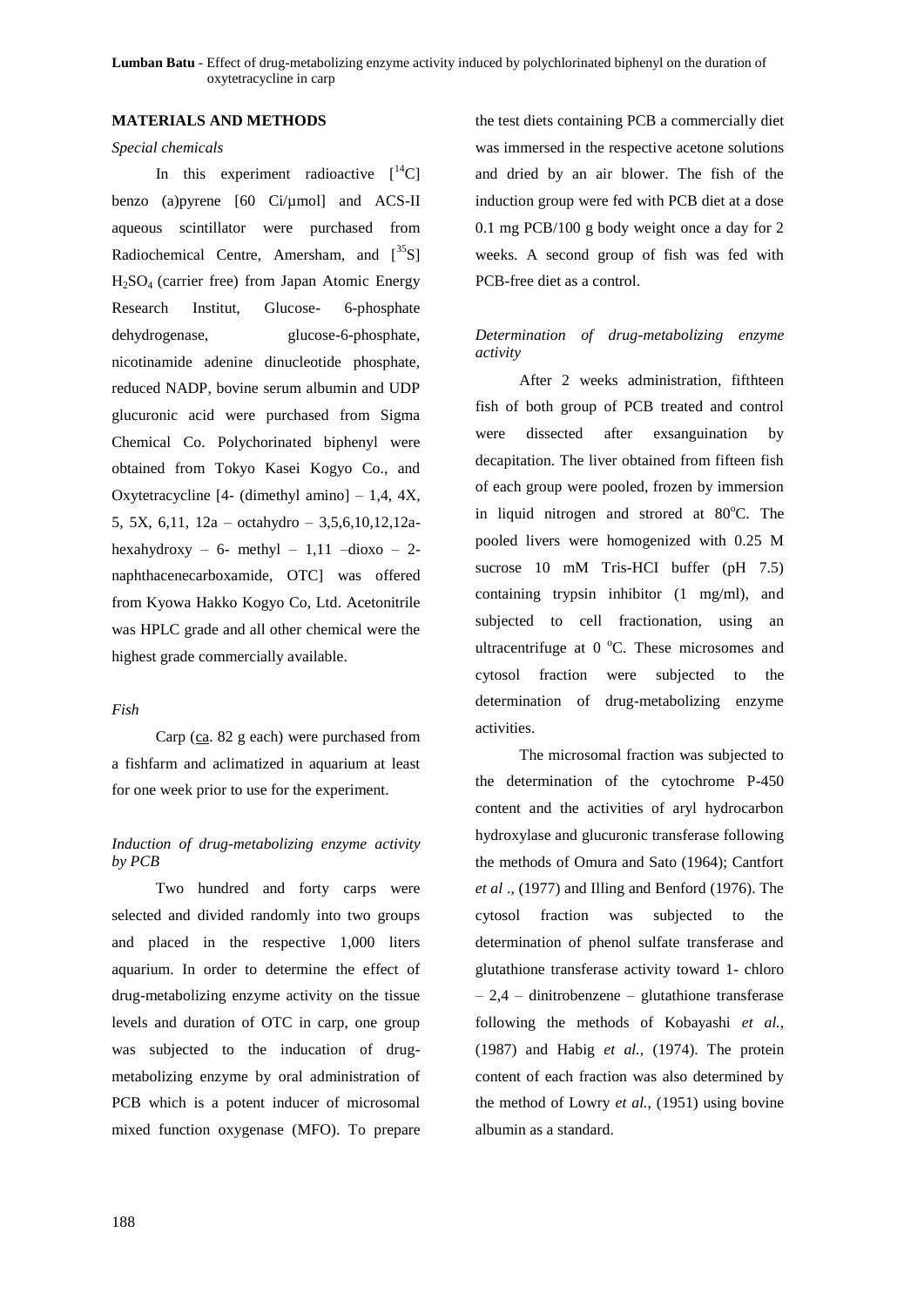### *Administration of OTC*

All test fish were starved for one day before oral administration of OTC. The PCB treated and non-treated fish were divided into three groups of 30 each and anaesthetized with 50 ppm MS-222 water for 10 min. Then, the diets containing adequate amount of OTC was orally administered to carp at one dose of 50 mg in 3 g diet/kg body weight, by oral gavage using a plastic syringe (Combitips, 0.5 ml, Eppendrof Co.,Ltd). Then the fishes were immediately transfered to the respective aquarium.

### *Determination of OTC in tissues*

At 2,4,8,12,26,50,74 and 98 hr after OTC administration, the three fish of each group were taken out from aquarium and cut at the hind brain with scissors. Blood was collected by cutting the tail off behind the anal fin. The blood, liver, muscle and kidney collected from each three fish at each interval were pooled, frozen in liquid nitrogen and then stored in a freezer -20  $^{\circ}$ C.

The extraction of OTC from fish tissues was carried out as shown in the previous report (Lumban Batu, 2002c). After removal of interfering substances, the concentration of OTC in the tissues were determined by reversed phase high-performance liquid chromatography (HPLC), under the condition as follows: Instrument, TOSOH HPLC 8010 system; Column. TOSOH TSK – GEL ODS 80 Tm (250 mm x 4,6 mm); mobil phase, methanol – acetonitrile – 0.2 M oxalic acid  $(1: 1: 4.4, pH)$ 2,0); Flow rate 0,5 ml/min; Temperature,  $35^{\circ}$ C; Detector, UV 360 nm (TOSOH UV 8010); Sensitivity, 0.1 AUFS ; Sample volume, 20  $\mu$ l; Data Analysis, TOSOH Super System Controller (Lumban Batu, 2002c).

### **RESULTS AND DISCUSSIONS**

Many xenobiotics in fish are not directly conjugated but must first be metabolically transformed to yield a group suitable for combination with the conjugating agent. This reaction was carried out primarily by microsomal cytochrome P-450-dependent reaction. In several species of fish the existense of liver microsomal cytochrome P-450 capable of metabolizing lipidsoluble xenobiotics and can increase the activities of several MFO activities (Chambers and Yarbrough, 1979; Bend and James, 1979).

In this present experiment, the cytochrome P-450 content in the microsomes of carp liver was induced approximately 3,18 times that in control by the administration of PCB-diet for 2 weeks (Table 1), the electron transfer system have been studied in detail in carp, and the metabolism of compounds such as biphenyl, benzo(a)pyrene and 2,5-diphenyl-oxazole by carp liver microsomes have been found to require oxygen and NADPH generating sytem. The metabolism of these compounds by carp liver microsomal enzyme system was inhibited strongly by carbon monooxide (Lumban Batu, 2001b). This information and the fact that cytochrome P-450, as well as NADPH cytochrome c reductase system are present in carp, suggest strongly that fish have a cytochrome P-450 mediated monooxygenase system which is very similar to that described in mammals (Lumban Batu, 2001b). This experiment shows induction of cytochrome P-450 in carp by PCB. These findings were utilized to investigate the inducibility of the carp MFO system. System are prensent in carp, suggest strongly that fish have a cytochrome P-450 mediated monooxygenase system which is very similar to that described in mammals (Lumban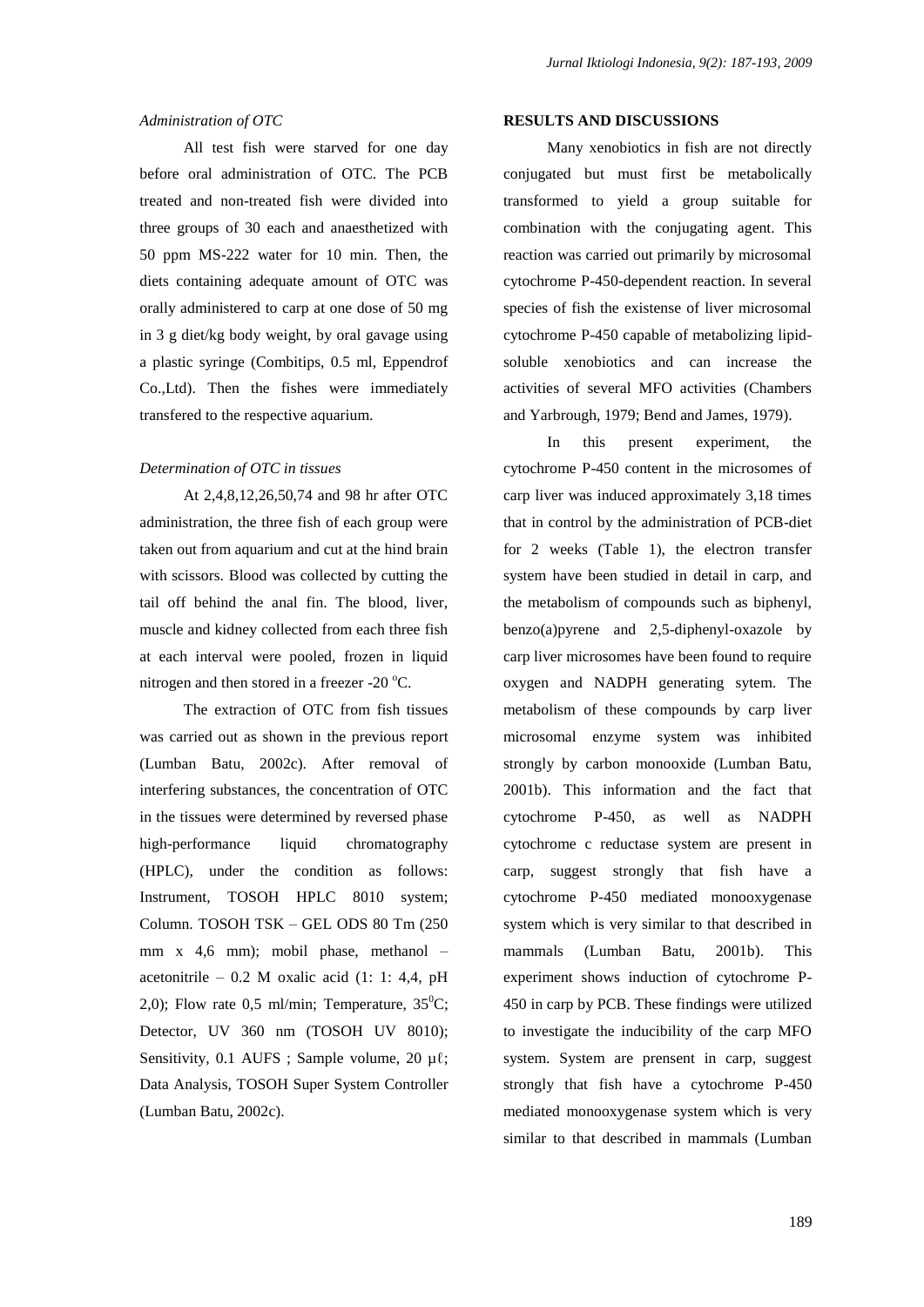**Lumban Batu** - Effect of drug-metabolizing enzyme activity induced by polychlorinated biphenyl on the duration of oxytetracycline in carp

Batu, 2001 b). This experiment shows induction of cytochrome P-450 in carp by PCB. There

finsdings were utilized to investigate the inducibility of the MFO system.

Table 1. Cytochrome P-450 content and the activites of drug-metabolizing enzymes in PCB- treated and control carp liver

| Treatment   | $P-450$ content <sup>a)</sup> | $Benzo(a)pyrene-$         | Glucuronyl-               | Glutathione-                |
|-------------|-------------------------------|---------------------------|---------------------------|-----------------------------|
|             |                               | hydroxylase <sup>b)</sup> | transferase <sup>b)</sup> | transfererase <sup>c)</sup> |
| PCB-Treated | 0.34                          | 0.70                      | 0.052                     | 73.1                        |
| Control     | D. 1 1                        | 0.04                      | 0.067                     | 30.7                        |

The values are expressed as the average of fifteen samples pooled with fifteen fish livers each. a) nmol/mg microsomal protein,  $\phi$ ) nmol/min/mg microsolmal protein, $\dot{\phi}$  µmol/min/ g liver.

The activity of benzo (a) pyrene hydroxylase in PCB-treated group increased considerably, corresponding to 17,5 times that in control, whereas the increase in the activity of glutathione transferase toward 1-choloro-2,4 dinitro benzene, was smaller compared to that of hydroxylase. Glucoronyl transferase activity toward p-nitrophenol was not induced by PCB (Table 1). This would suggest that the nature of cytochrome P-450 involved resembles enzymatically control cytochrome P-450.

Nebert *et al.,* (1987) has defined cytochrome (s)  $P_1$ -450 as all forms of membrane bound hemoprotein associated with NADPHdependent MFO activities and capable of binding carbon monooxide (CO) when reduced. Cytochrome  $p_1-450$  was defined as the polycyclic aromatic hydrocarbon-inducible from (s) of cytochrome P-450 associated with induced aryl hydrocarbon hydroxylase (AHH) activity; and cytochrome P-448 was defined as the polycyclic aromatic hydrocarbon-inducible from of cytochrome (s) P-450 associated with the greatest hypsochromic (blue) shift in the χmax. of the Soret peak of the reduced hemoprotein-CO complex. From these defenitions it would appear that cytochrome P-450 and P-448 metabolize certain compounds quite differently. Therefore,

the results presented here showed that the glucuronyl transferase activity of PCB-treated was relative low compared to that of control may be related to the different types of cytochrome p-450 in the liver microsome of carp, with resultant differences in the metabolism and induction capability of PCB to MFO.

The PCB administrated to carp are biotransformed by drug metabolizing enzymes, such as: benzo(a)pyrene hdroxylase, glucuronyl transferase and glutathion transferase and the cytochrome P-450 was probably involved in the clearance of OTC from the tissues of carp.

The Table 2 shows the maximum concentration and biological half-life of OTC in the liver and kidney of PCB-treated and control carp. The maximum concentration of OTC in the liver of PCB-treated slightly different to that of control, and in the kidney approximately 1,5 times to that of control. The maximum OTC concentrations in the liver and kidney of carp were attained respectively at 12 hr and 26 -12 hr. The time required to attain to the respective maximum level and biological half-life of OTC in the liver of PCB-treated was at reported in carp (Lumban Batu, 2002 c). Whereas in the kidney of PCB-treated was at 26 hr.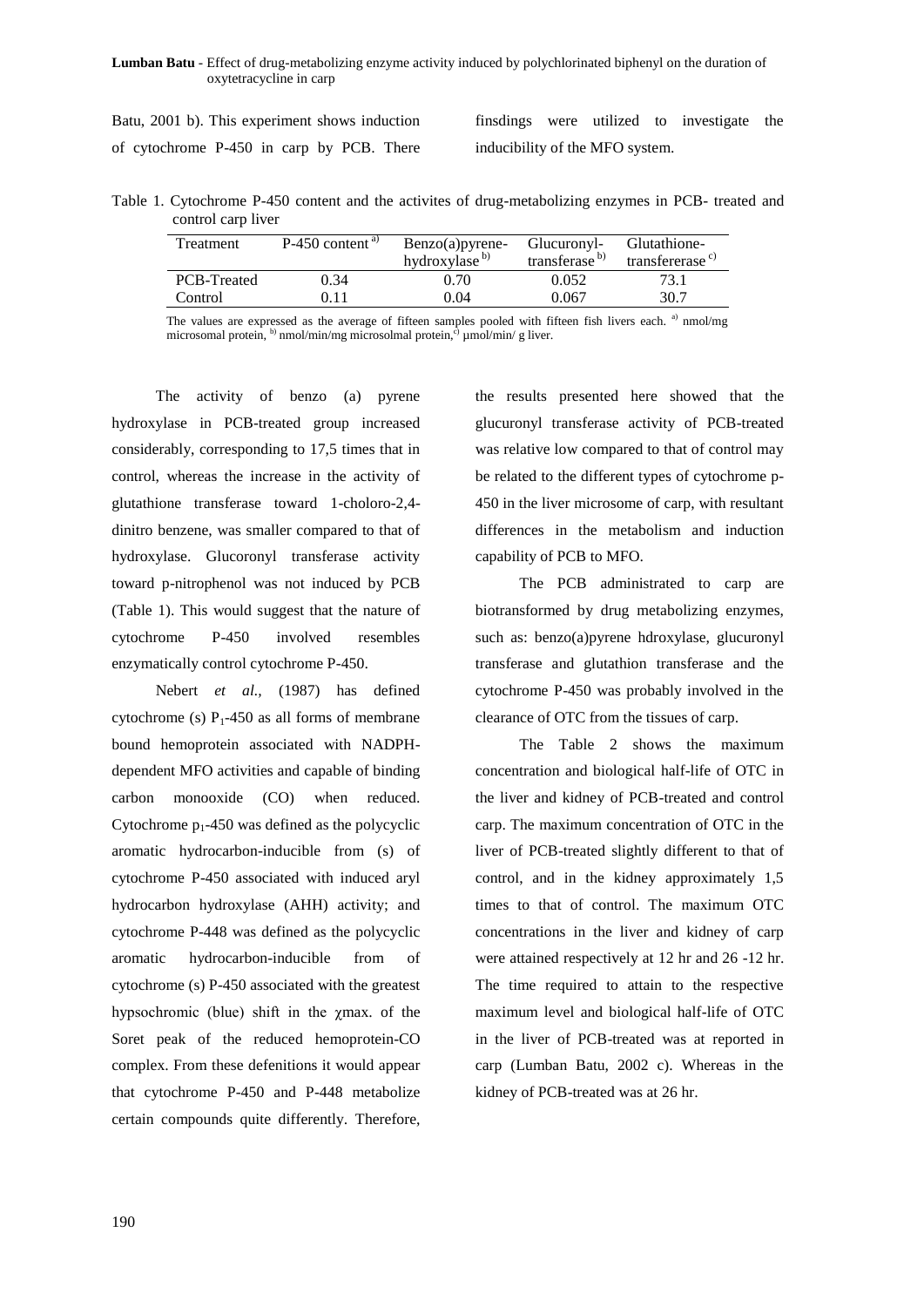| <b>Tissue</b> | Treatment  | Maximum<br>concentration (ppm) | Biological half-<br>life $(hr)$ |
|---------------|------------|--------------------------------|---------------------------------|
| Liver         | <b>PCB</b> | 2.51                           | 12                              |
|               | Control    | 2.77                           | 12                              |
| Kidney        | <b>PCB</b> | 0.83                           | 26                              |
|               | Control    | 0.55                           | 12                              |

Table 2. Maximum concentration and biological half-life of oxytetracycline in the liver and kidney of PCB treated and control carp



Fig. 1. Changes in the concentration of oxytetracycline in the tissues of control and PCB-trated carp, after oral administration at a dose of 50 mg/kg body weight

Fig.1. show the change in the concentration of OTC in the various tissues of carp in PCB-treated and control groups. In Fig. 1. no apparent difference was observed in the tissues between the PCB-treated and control groups.

These results demonstrated eventhough that PCB highly induses arly hydrocarbon hydroxylase (AHH) among the enzymes involved in cytochrome p-450 in the hepatic microsomes of carp, but the induced hydroxylase does not react to OTC, resulting in no change in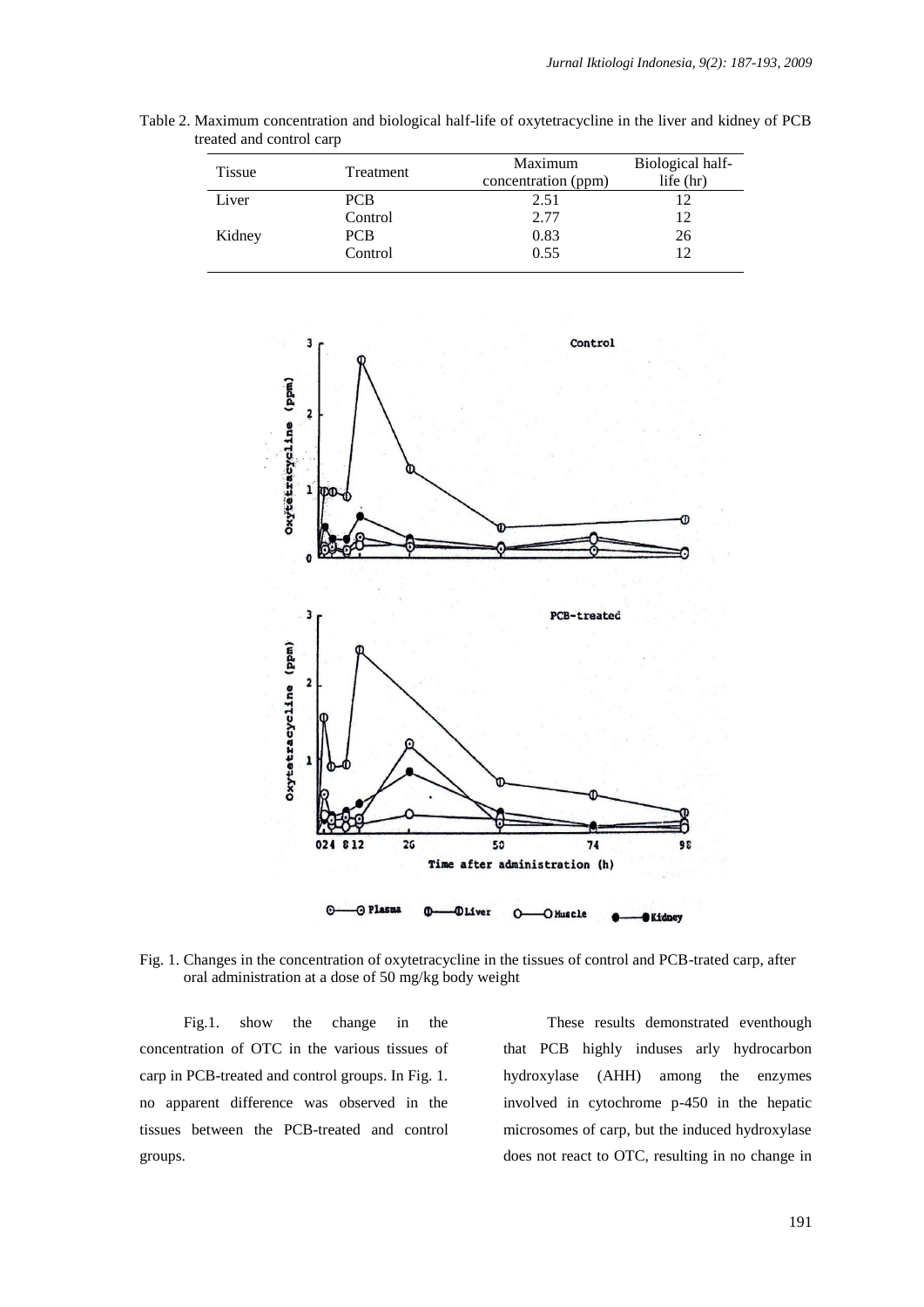### **Lumban Batu** - Effect of drug-metabolizing enzyme activity induced by polychlorinated biphenyl on the duration of oxytetracycline in carp

their tissue levels (up to 3 fold) in benzo(a)pyrene hydroxylase activity after pretreatment of carp, cannot be explained in terms of increase in the total of cytochrome P-450 content. Hence it is possible that a novel enzyme with different substrat specificity were induced by PCB in carp, and one prescription may either inhibit or induce a certain cytochrome P-450 involved in the clearance of OTC. In our previous report (Lumban Batu, 2002 d) have been demonstrated *in vitro* that the drugmetabolizing enzyme induced by PCB react to oxolinic acid (OA), resulting in the reduction of the maximum OA levels in the tissues and also in the shortening of its duration time in the tissues. However, the benzo(a)pyrene hydroxylase did not react to OTC. The result suggest that differences in the activity of drug-metabolizing enzymes, cytochrome P-450 content, substrat and enzymatic reactions to OTC promotes differences in the metabolic pathway, elimnation and duration of OTC in carp. Then the relation between the enzymatic mechanism with the absorption and depuration time of OTC in the tissues of carp may be the area of future interest on the regulation of individual P-450 genes, with the availability of chiremic genes (Guengerich, 1988; Lumban Batu, 1996). Thus, these results demonstrated that the pattern of absorption and excretion of OTC did not show any significant changes by PCB treatment.

### **ACKNOWLEDGEMENTS**

The author wish to thank Prof.Dr. Kunio Kobayashi and Dr. Junji Oshima for helpful discussions and technical assistance, and Tokyo Kasei Kogyo Co.,Ltd., for the gift of polychlorinated biphenyl.

#### **REFERENCES**

- Cantfort, V.J.; Graeve, J.D. & Gielen, J.E. 1977. Radioactive assay for aryl hydrocarbon hydroxylase. Improved method and biological importance. *Biochem. Biophys Res. Com*., 79: 505-512.
- Bend, J.R.; James, M.O. & Dansette, D.M. 1976. *In vitro* metabolism of xenobiotics in some marine animals. *Ann. N.Y. Acad. Sci*., 298: 505.
- Bend, J.R. & James, M.O. 1979. Xenobiotic metabolism in marine and freshwater species. Biochem. Biophys. *Perspect. Mar. Biol*., 4:125-188.
- Brodie, B.B. & Maickel, R.P. 1962. Comparative biochemistry of drug metabolism. *Proc. First. Int. Pharmacol. Meet*., 6: 299-324.
- Chambers, J.E. & Yarbrough, J.D. 1979. A seasonal study of microsomal mixedfunction oxidase components in insecticide resistant and susceptible mosquito fish, *Gambusia affinis*. *Toxicol. Appl. Pharmacol*., 48: 497-507.
- Conney, A.H. 1977. Pharmacological implications of microsomal enzyme induction. *Pharmacol. Rev*., 19:317-364.
- Guengerich, F.P. 1988. Cytochrome P-450. Comp. *Biochem. Physiol*., 89C (1): 1-4.
- Habig, W.H.; Pabst, M.J. & Jakoby, W.B. 1974. Glutathione s-transferases. The fist enzymatic step in mercapturic acid formation. *J. Biol. Chem*., 249 (22): 7130- 7139.
- Hodgson, E. & Kulkarni, A.P. 1984. *Mechanism of pesticide action*. (G.K. Kohn, Ed). Amer. Chem. Soc., Symposium Ser. 2.
- IIIing, H.P.A. & Benford, D. 1976. Observation on the accessibility of acceptor substrates to the active centre of UDP-glucuronosyltransferase *in vitro*. *Biochim. Biophys. Acta*., 429: 768-779.
- Kobayashi, K.; Oshima, Y.; Hamada, S. & Taguchi, C. 1987. Induction of phenolsulfate conjugation activity by exposure to phenols and duration of its induced activity in shortnecked clam. *Bull. Jap. Soc. Sci. Fish*., 53 (11): 2073.
- Lowry, O.H.; Rosebrough, N.J.; Farr, A.L. & Randall, R.J. 1951. Protein measurement with the folin phenol reagent. *J. Biol. Chem*., 193: 265-275.